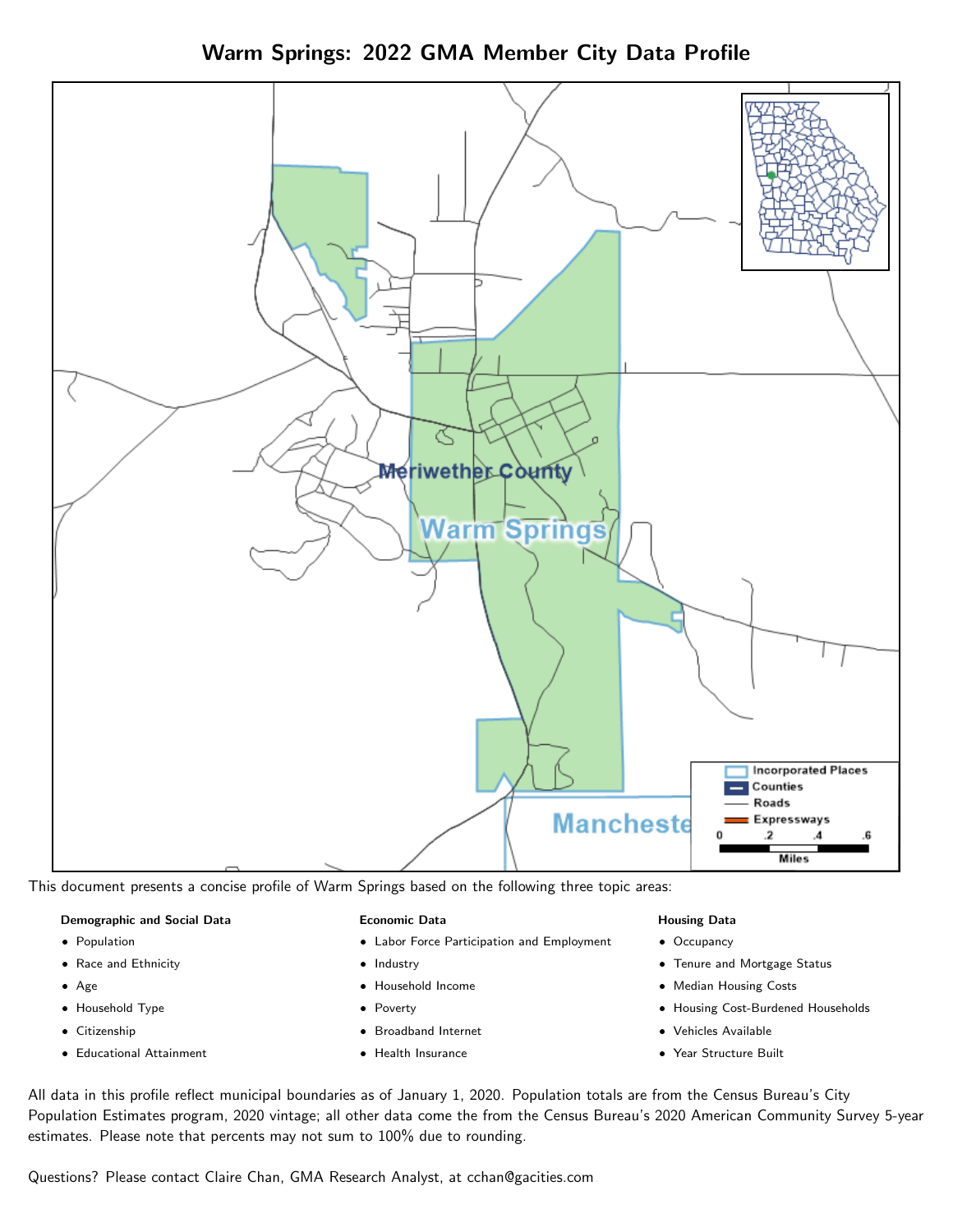# Warm Springs: Demographic and Social





## **Citizenship**



## Race and Ethnicity



Source: U.S. Census Bureau, City Population Estimates, 2020 vintage Source: American Community Survey, 2020 5-year estimates, table B03002

# Household Type



Source: American Community Survey, 2020 5-year estimates, table B01001 Source: American Community Survey, 2020 5-year estimates, table B11001

## Educational Attainment



Source: American Community Survey, 2020 5-year estimates, table B05002 Source: American Community Survey, 2020 5-year estimates, table B15002

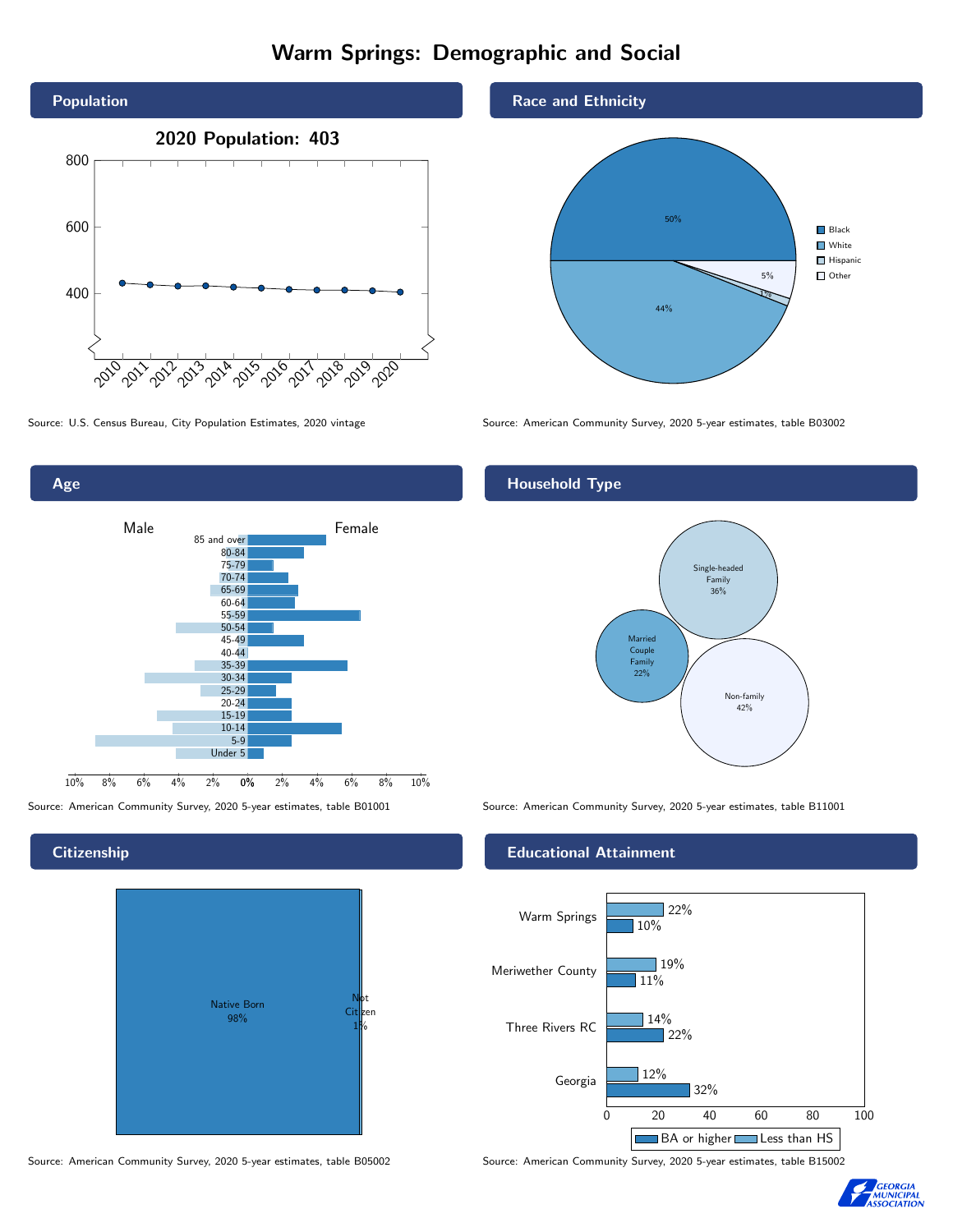# Warm Springs: Economic



Source: American Community Survey, 2020 5-year estimates, table B23001 Note: Unemployment rate is based upon the civilian labor force.

## Industry

| Agriculture, forestry, fishing and hunting, and mining      | $1\%$ |
|-------------------------------------------------------------|-------|
| Construction                                                | 6%    |
| Manufacturing                                               | 31%   |
| <b>Wholesale Trade</b>                                      | $0\%$ |
| Retail Trade                                                | 13%   |
| Transportation and warehousing, and utilities               | 2%    |
| Information                                                 | $0\%$ |
| Finance and insurance, real estate, rental, leasing         | $1\%$ |
| Professional, scientific, mgt, administrative, waste mgt    | $0\%$ |
| Educational services, and health care and social assistance | 27%   |
| Arts, entertainment, recreation, accommodation, food        | 14%   |
| service                                                     |       |
| Other services, except public administration                | 2%    |
| Public administration                                       | 2%    |
|                                                             |       |

Source: American Community Survey, 2020 5-year estimates, table C24030



Source: American Community Survey, 2020 5-year estimates, tables B19013 and B19025 Source: American Community Survey, 2020 5-year estimates, table B17010



## **Poverty**



## Health Insurance



Source: American Community Survey, 2020 5-year estimates, table B28002 Source: American Community Survey, 2020 5-year estimates, table B18135